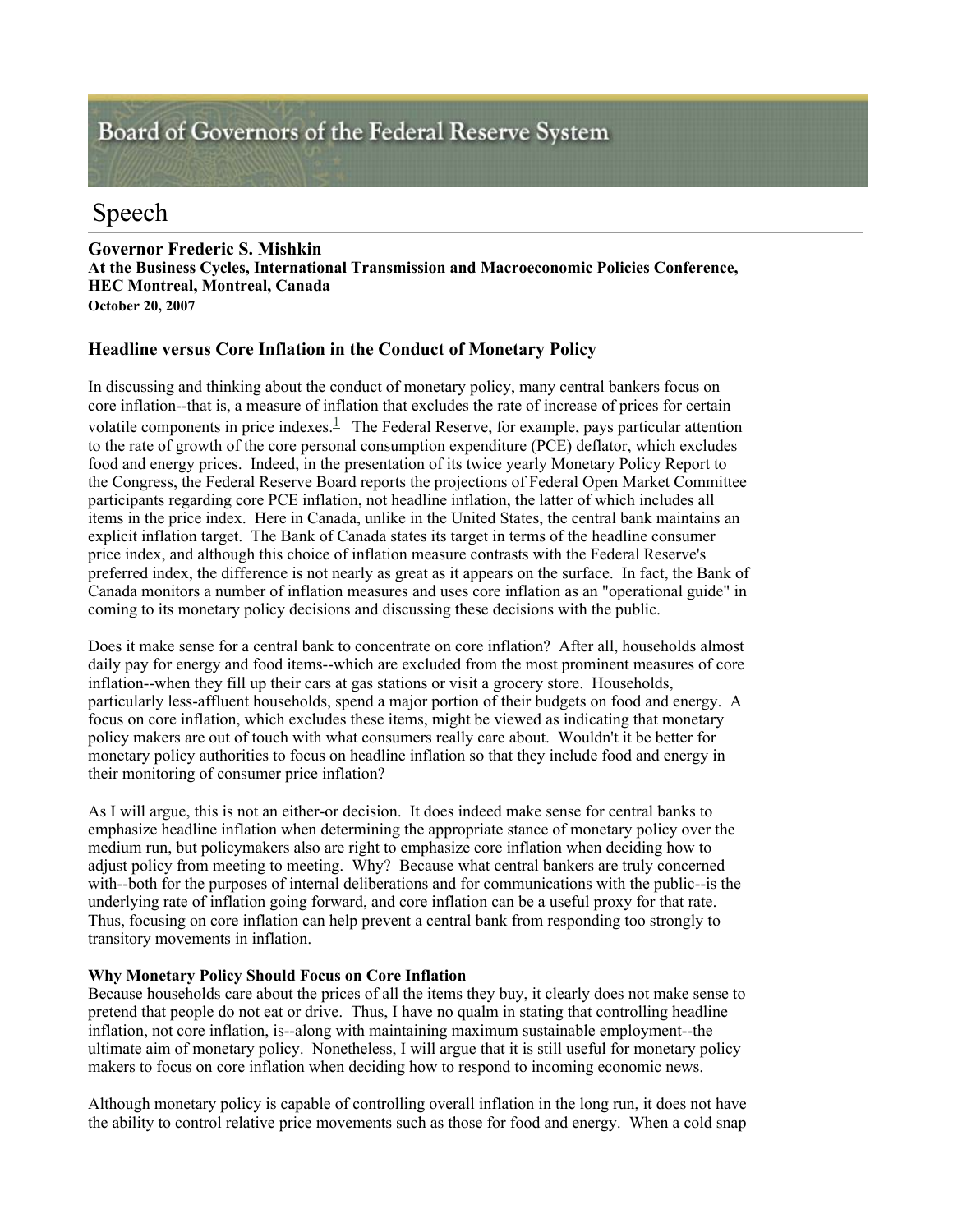freezes the Florida orange crop or a tropical storm hits the gasoline refineries along the Gulf Coast, monetary policy cannot reverse the resulting spikes in prices for fresh orange juice or for gasoline at the pump. Temporary supply shocks such as these raise the prices of food and energy relative to other prices and can have substantial effects on inflation in the short run. By including all items- including particularly volatile items like food and energy--headline measures of inflation are inherently noisy and often do not reflect changes in the underlying rate of inflation, the rate at which headline inflation is likely to settle and that monetary policy can affect.

Measures of core inflation attempt to strip out or smooth volatile changes in particular prices to distinguish the inflation signal from the transitory noise. Thus, relative to changes in headline inflation measures, changes in core measures are much less likely to be reversed, provide a clearer picture of the underlying inflation pressures, and so serve as a better guide to where headline inflation itself is heading. Of course, if a particular shock to noncore prices is not temporary but, rather, turns out to be more persistent, then the higher costs are likely to put some upward pressure on core prices. Central bankers must always be aware of this risk. However, research has shown that, over the past twenty-five years or more, headline inflation in the United States has tended to revert more strongly toward core inflation than core inflation has moved toward headline inflation.<sup>2</sup> As that record suggests, core measures often are much better than headline indexes at providing a

first approximation of the permanent changes to inflation.

When headline inflation has an important transitory component, a focus on core measures can help avoid monetary policy mistakes. If the monetary authorities react to headline inflation numbers, they run the risk of responding to merely temporary fluctuations in inflation. We can think about this danger by considering a supply shock, that causes the relative price of energy to increase sharply, as in fact has happened over the past three years. Let us suppose that we start out with both headline and core inflation at acceptably low levels.

First, let's consider a supply shock that temporarily raises the price of energy by a large amount. In this case headline inflation will rise well above its underlying trend as the price of energy rises but will soon fall well below its underlying trend as the price of energy falls back to its initial level. On average, inflation will remain unchanged without any monetary policy action. But a tightening of monetary policy in reaction to the rise in headline inflation would lead to a decline in employment and inflation; and because of the long lags between monetary policy actions and changes in economic activity, that decline would occur some time down the road, when inflation would more likely be at or below its underlying trend. The outcome of such a policy would be a more pronounced fall in inflation with a decline in employment. Such a policy would be bad indeed because it would increase volatility in inflation and employment, which is the opposite of what a central bank should be trying to achieve as it seeks to promote price stability and maximum sustainable employment.

But what if a supply shock leads to a permanent shift in the relative price of energy? Indeed, almost all commentators characterize the current oil price shock that way, in part because they see the rise of new economic powers like China as adding to the demand for energy in the foreseeable future. Although in that case the rise in relative energy prices is not reversed, the *rate of change* in energy prices does not persist: Headline inflation will rise with the increase in energy prices, but once energy prices reach their permanently high level, headline inflation will revert to its underlying trend rate. Thus, as long as the permanent change in relative energy prices does not lead to a change in the *underlying trend rate of inflation*--a crucial assumption--then headline inflation will come back down again. This is what we seem to have seen recently in the United States. From a low near \$30 per barrel in late 2003, the price of oil rose to \$70 per barrel by the middle of 2006, and it has stayed high, with the current price more than \$80. That move increased headline PCE inflation to the 4 percent level for a time, but it has since retreated to around 2 percent (figure 1).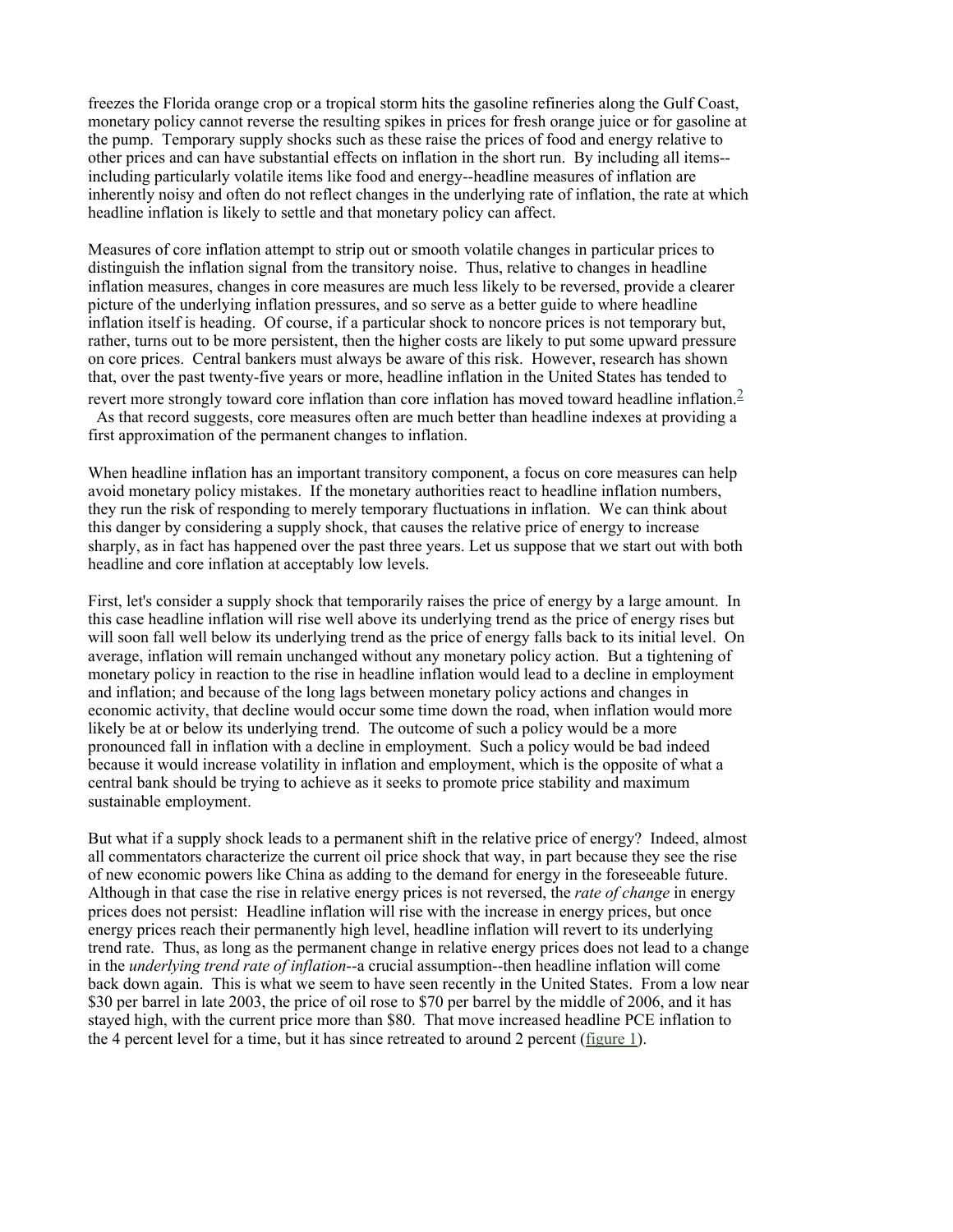



Monetary policy clearly can do little about the first-round effects of a permanent rise in energy prices, which include both its direct impact on the energy component of overall consumer prices and the pass-through of higher energy costs into prices of non-energy goods and services. But policy does have a critical role to play in determining the second-round effects associated with changes in the underlying trend rate of inflation. Such second-round effects are likely to be quite limited as long as the rise in the relative price of energy does not lead to a rise in long-run inflation expectations, as has largely been the case in the recent period (figure 1). However, the stability of expectations rests on the central bank's strong long-term commitment to providing a nominal anchor, which, as I have argued elsewhere (Mishkin, 2007), describes the situation in the United States. With such a commitment firmly established, monetary policy then does not need to respond as much to the temporary rise in headline inflation to stabilize inflation over the longer run. Under these circumstances, if monetary policy is tightened appreciably in the face of a surge in headline inflation, the policy would likely be excessively tight and lead to an unnecessary decline in employment.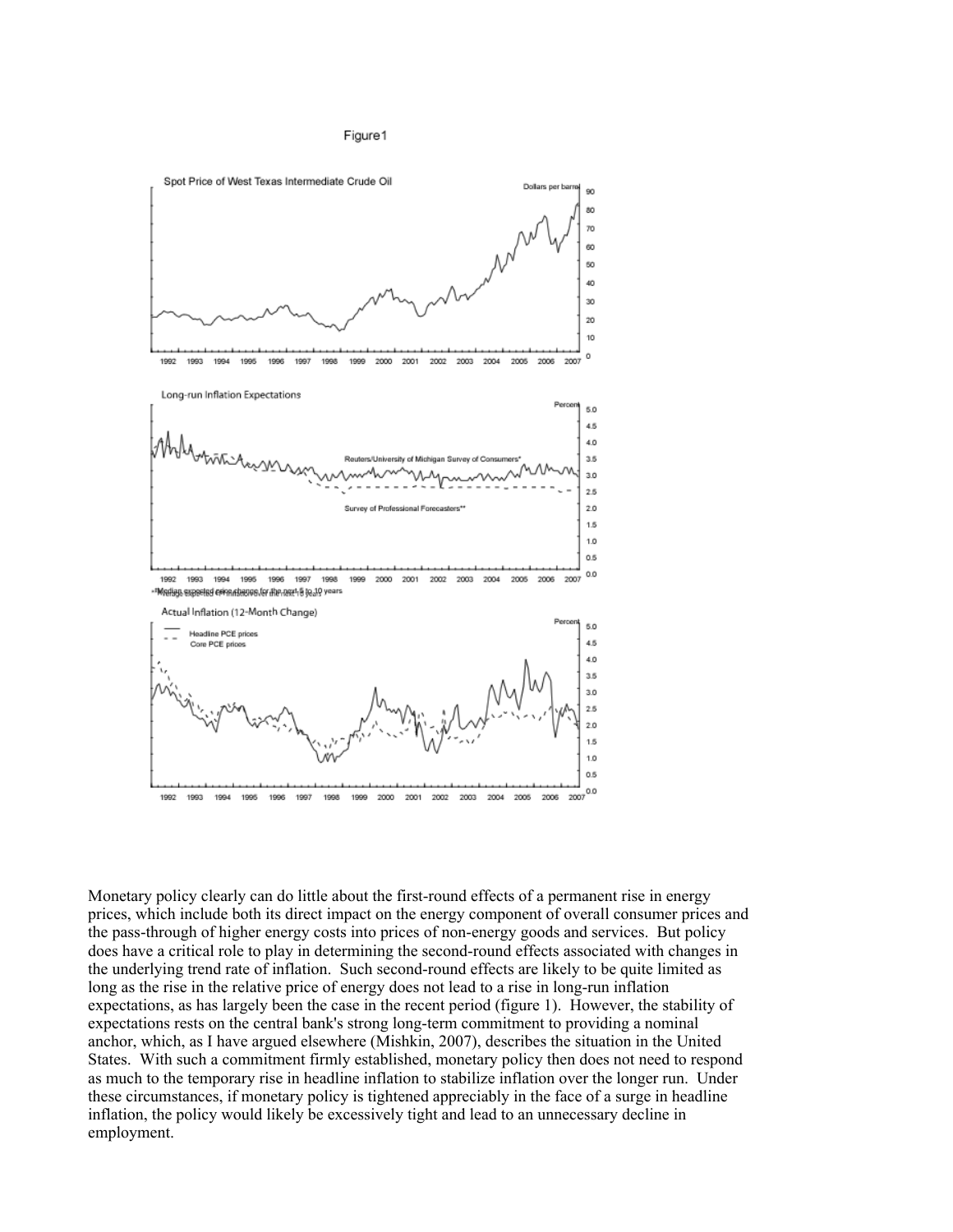Because the point about headline inflation is so important, I would like to illustrate it further with simulations of FRB/US, the model of the U.S. economy created and maintained by the staff at the Federal Reserve Board. To keep the experiments as clean as possible, I assume that the economy begins at full employment and with both headline and core inflation at desired levels. The economy is then assumed to experience a shock that raises the world price of oil about \$30 per barrel over two years; the shock is assumed to slowly dissipate thereafter. In each of two scenarios, a Taylor rule is assumed to govern the response of the federal funds rate; the only difference between the two is that in one scenario the funds rate responds to core PCE inflation, while in the other it responds to headline PCE inflation.<sup>3</sup> Figure 2 illustrates the results of these two scenarios. The federal funds rate jumps higher and faster when the central bank responds to headline inflation rather than to core inflation, as would be expected (top-left panel). Likewise, responding to headline inflation pushes the unemployment rate markedly higher than otherwise in the early going (top-right panel), and produces an inflation rate that is slightly lower than otherwise, whether measured by core or headline indexes (bottom panels). More important, even for a shock as persistent as this one, the policy response under headline inflation has to be unwound in the sense that the federal funds rate must drop substantially below baseline once the first-round effects of the shock drop out of the inflation data. Responding to headline inflation is therefore inappropriate because it generates extensive variability in the unemployment rate--variability that is much more subdued when policy responds to core inflation. $\frac{4}{3}$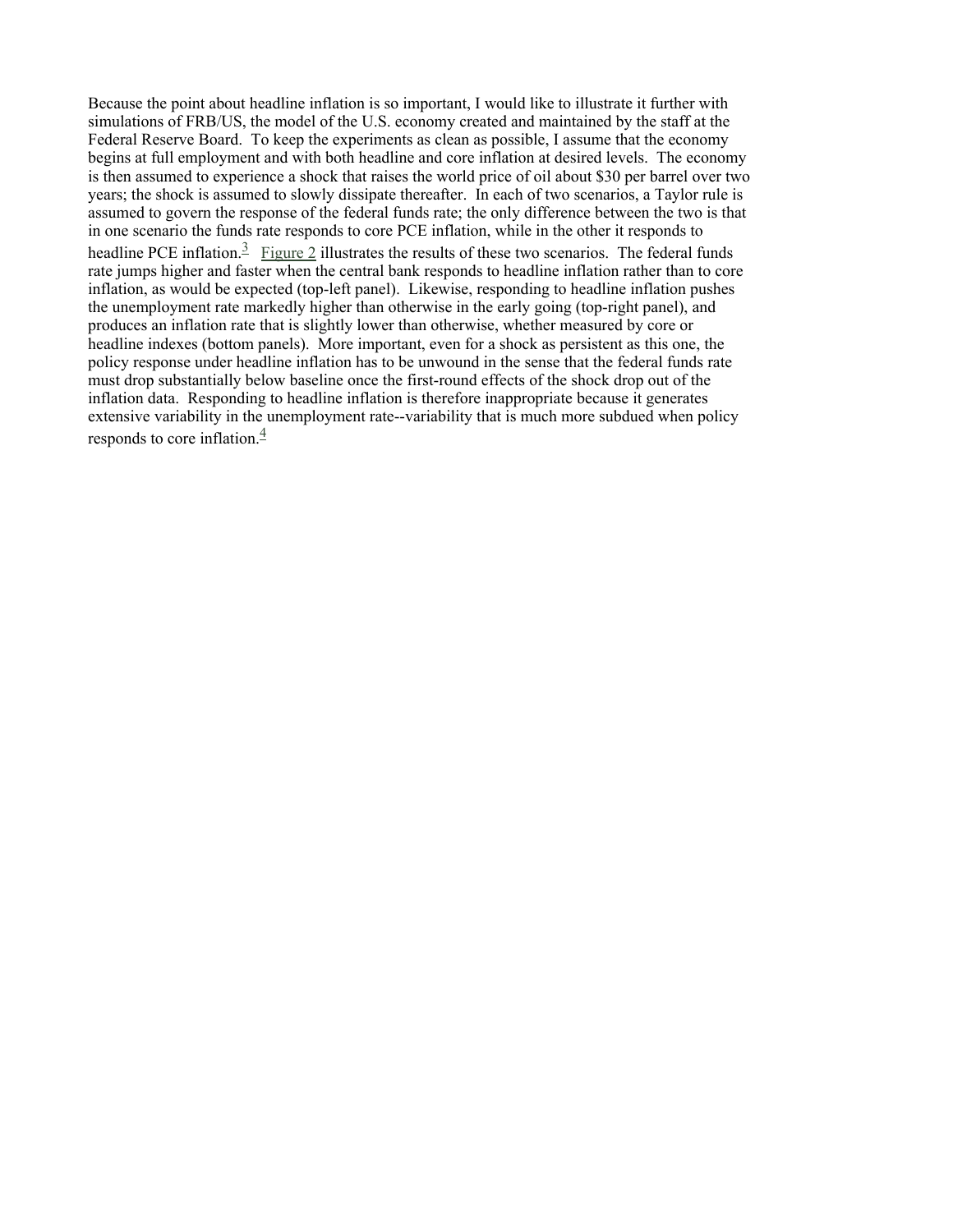#### Figure 2

Implications of Responding to Core versus Headline PCE Inflation (Persistent Oil Price Shock with the FRB/US Model, Levels Relative to Baseline)



Of course, the pitfalls associated with reacting to realized headline inflation, as illustrated by this simulation, are well understood. Accordingly, advocates of targeting headline inflation generally have in mind a strategy of responding to *forecasts* of headline inflation--forecasts that try to take account of inflation movements that are likely to be transitory. This is a further illustration of my basic point, namely, that it is important to distinguish between transitory and persistent inflation movements, and focusing on core inflation can help achieve that end. $\frac{5}{5}$ 

The focus on core instead of headline inflation--and clear communication with the public about that focus--can have another benefit: It may help anchor inflation expectations when headline inflation increases temporarily but core inflation remains essentially unchanged. If the public understands that the central bank is using core inflation in formulating monetary policy and trusts that the central bank is right to do so, the public will realize that the central bank does not need to respond aggressively to a surge in headline inflation to keep inflation under control. And, with core inflation stable, the public will be less likely to think that the central bank has weakened its commitment to a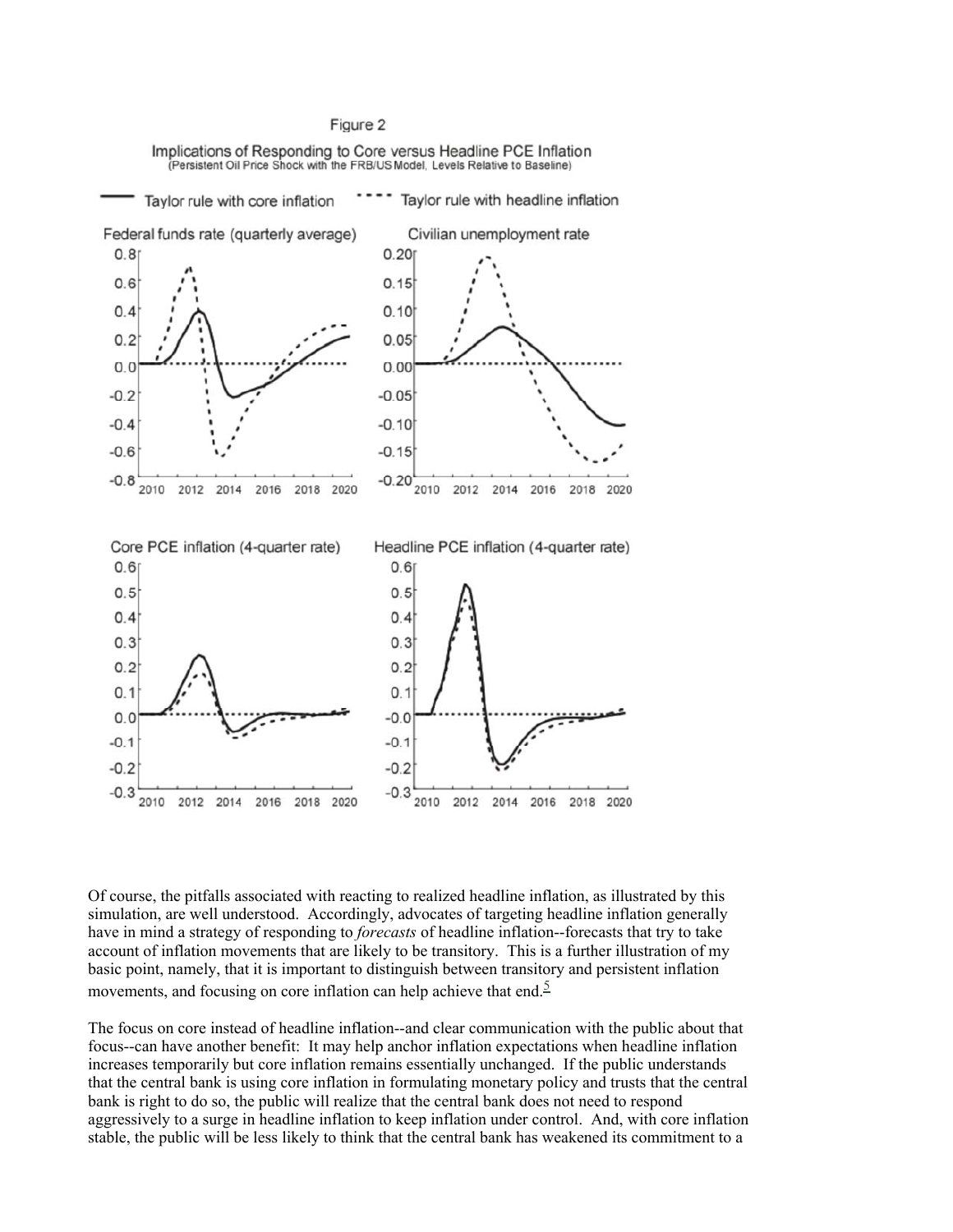strong nominal anchor when it does not tighten monetary policy to stabilize headline inflation. The result is that inflation expectations are likely to remain anchored, which may lead to better outcomes not only on inflation but on employment as well, because the central bank will not have had to tighten monetary policy as much in response to the energy price shock. As I noted earlier, figure 1 offers some support for this view: It shows that the rise in headline inflation in the 2004-06 period, when core inflation remained quite stable, did not lead to an appreciable rise in long-run inflation expectations, even with a substantial decline in unemployment during this period.

# **Is Inflation Excluding Food and Energy the Best Measure of Underlying Inflation?**

The most popular core inflation measures used and published in the United States are quite straightforward: They simply exclude changes in food and energy prices. However, such simple "exclusion" measures can likely be improved upon. For example, many of the food categories excluded in the standard measure of core inflation, such as food away from home (restaurants), are not highly volatile and so likely should remain in an optimal core inflation measure. On the other hand, some items that are not excluded from the U.S. core measures, such as airline fares, tobacco, and apparel, are extremely volatile and thus are unlikely to be included in an optimal core inflation measure.

The Bank of Canada, for example, uses a more targeted approach to its core inflation indicator, the CPIX. Of fifty-four consumer product categories, it excludes eight, which account for about 16 percent of the consumption basket (Macklem, 2001). Most of the eight items are also excluded from the standard core measure in the United States. However, Canada's CPIX also excludes intercity transportation and tobacco, which are included in the U.S. core measures.  $\frac{6}{3}$ 

Another approach to estimating core inflation measures is statistical, in which certain prices are excluded at each point on the basis of statistical criteria. Among these statistical measures are trimmed indexes, such as the trimmed mean and the weighted median consumer price indexes produced by the Cleveland Fed and the trimmed mean PCE price index produced by the Dallas Fed. Each month, these measures throw out the components with the largest price changes, both positive and negative (though the Dallas measure is asymmetric).<sup>7</sup>

Other approaches to estimating core inflation are theory-based measures employing common trends, unobserved components, or a particular model of the economy.<sup>8</sup> However, these theory-based approaches tend to be rather complex and require faith that the model they are based on is the right one.

Each of these measures of core inflation can be evaluated according to a variety of criteria, including the ability to forecast headline inflation over some period and the degree of correlation with alternative definitions of trend inflation. According to some of these criteria, statistical and theory-based approaches are sometimes found to outperform simpler exclusion measures of core inflation, like the standard one excluding food and energy. As you can tell, this is an active area of research, but recent research done at the Federal Reserve Bank of New York on U.S. data finds that no one particular core measure, including the standard one, dominates the others: The relative performance of different core measures varies depending on the choice of the price index, the sample period, and the criteria for evaluating their performance (Rich and Steindel, 2007). Research on Canadian and U.K. data comes to similar conclusions (Hogan, Johnson, and Laflèche, 2001; Mankikar and Paisley, 2002).

Does the lack of empirical support for any one particular type of core measure suggest that our focus on the standard core measure should be abandoned? I think not. The simplicity and long history of the standard core measure that excludes food and energy gives it several major advantages. Its simplicity makes it straightforward to explain and thus more understandable to the public- assuming, of course, that we successfully communicate that we recognize the importance of food and energy items in people's consumption. Its simplicity also makes its estimation very transparent. That transparency and the fact that it has been around a long time--hence the characterization as "standard"--both prevent a central bank or a government authority from easily manipulating the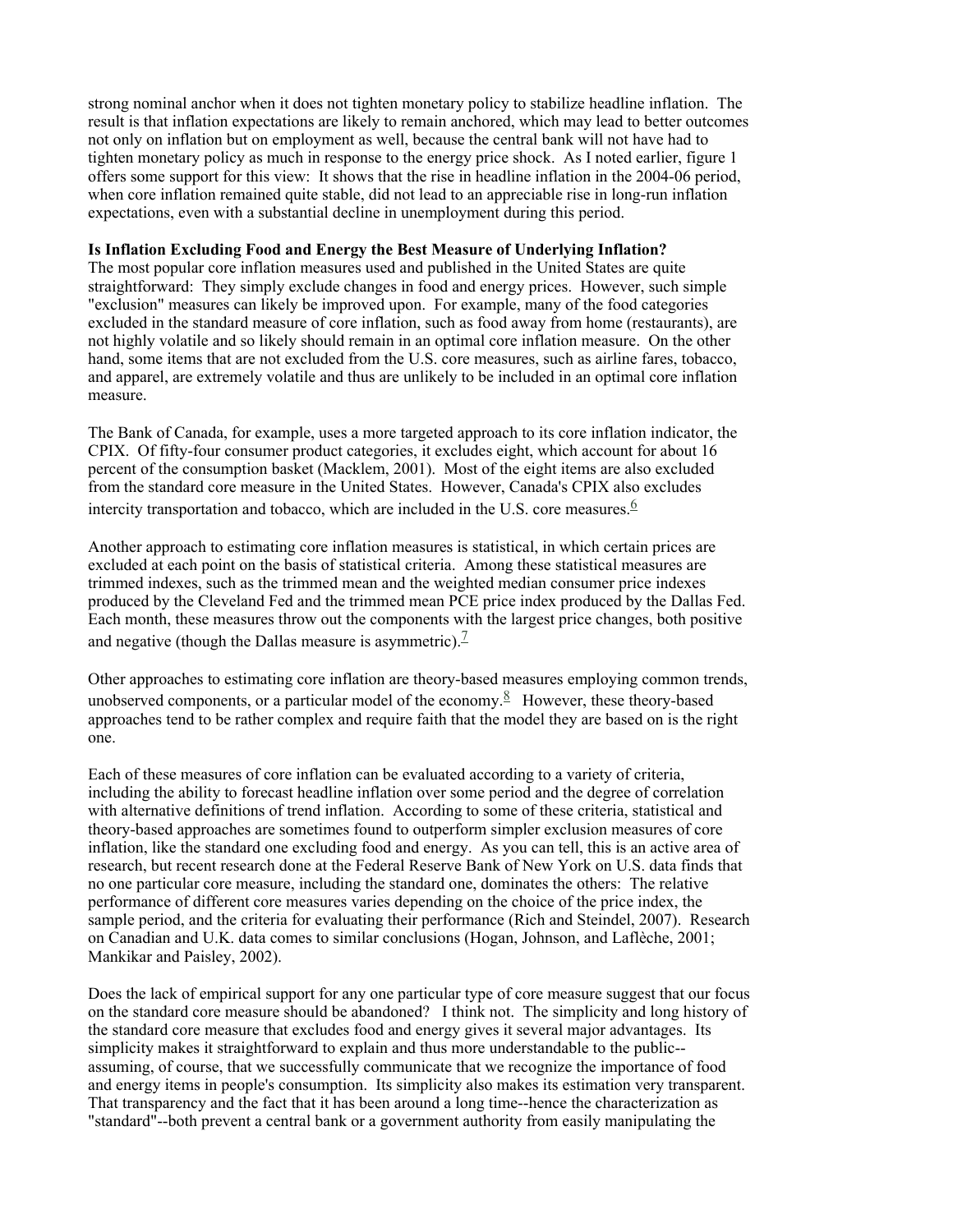measure to show good results. These features of the standard core measure therefore make it a credible device to keep inflation expectations anchored when supply shocks occur: If the standard measure remains stable, then a surge in headline inflation is less likely to unhinge inflation expectations, which as we have seen can lead to both better inflation and better employment performance.

## **Why Central Banks Should also Focus on Headline Inflation**

Despite the advantages of core measures of inflation, their use in conducting monetary policy has been criticized.<sup>9</sup> Core measures of inflation attempt to remove the most volatile or transitory components of the inflation measure. But, because the nature of price shocks may change over time, items that have been highly volatile in the past may not be so in the future; hence, any core measure will itself likely be subject to transitory shocks. Unfortunately, as noted above, empirical research suggests that no one measure of core inflation will work in all situations. Therefore, central banks do not focus solely on core inflation; rather, they devote considerable resources to understanding inflation developments in an effort to distinguish signal from noise in the incoming data. $\frac{10}{10}$ 

Another reason to keep watch over the broader inflation picture is that, if the rate of change in the price of an excluded item receives a permanent shock, then the headline inflation rate can deviate from the core measure for an extended period of time. The longer this period of high headline inflation persists, the greater is the risk of second-round effects as the public begins to build this higher inflation into its expectations. For example, from 1987 to 2002, energy price shocks appear to have been temporary in that energy prices were mean reverting; as a result, in this period, the average difference between core and headline PCE inflation was quite small. Since 2002, however, the effect of energy price shocks have been more persistent, and headline inflation has averaged more than  $1/2$  percentage point above core inflation over this period. Over the past year, energy prices have about leveled off on balance--or at least that was the case until a couple of weeks ago- and the rate of headline inflation for most of this year has come down close to that for core, one hopes alleviating the risk of second-round effects. But the increases in oil prices in recent days provide another reminder that shocks can persist longer than one might have at first expected.

A prolonged divergence between core and headline measures of inflation could complicate central bank communications with the public because core inflation would require some adjustment before it would provide a clear gauge of underlying inflation. For example, the weighted median CPI inflation rate, one popular measure of core inflation, has tended to be a biased measure of headline inflation. The weighted median is exactly equal to owners' equivalent rent nearly half the time because that component has an extremely large share of the consumption basket and fairly low volatility (Bryan and Pike, 1991; Hogan and others, 2001; and Bryan and Meyer, 2007). However, the productivity growth rate in residential construction is not terribly high, and so this sector is likely to have below-average productivity growth and above-average price increases. Indeed, the weighted median CPI exceeded overall CPI inflation on average by 1/4 percentage point per year over the decade from 1992 to 2002, a period when changes in energy prices were transitory. Of course, to the extent that such a bias in a core inflation measure is stable or predictable, the central bank could easily take this into account in setting monetary policy. But even in that case, differences in average rates of inflation between the core measure and overall inflation could complicate communication with the public.

#### **Conclusion**

I have argued that a measure of core inflation that is easily understood and provides some greater signal about persistent movements in inflation than does headline inflation itself is extremely valuable for the conduct of monetary policy, and that is why the Federal Reserve pays so much attention to such measures. However, I have also argued that core measures have their limitations. A single core inflation measure cannot account for all types of shocks and can at times be misleading about what is happening to the underlying rate of *overall* inflation. And if increases in headline inflation prove more persistent than initially expected, central bankers must be vigilant to ensure that they do not become embedded into expectations and thereby generate substantial second-round effects on inflation. Finally, because price stability ultimately involves control of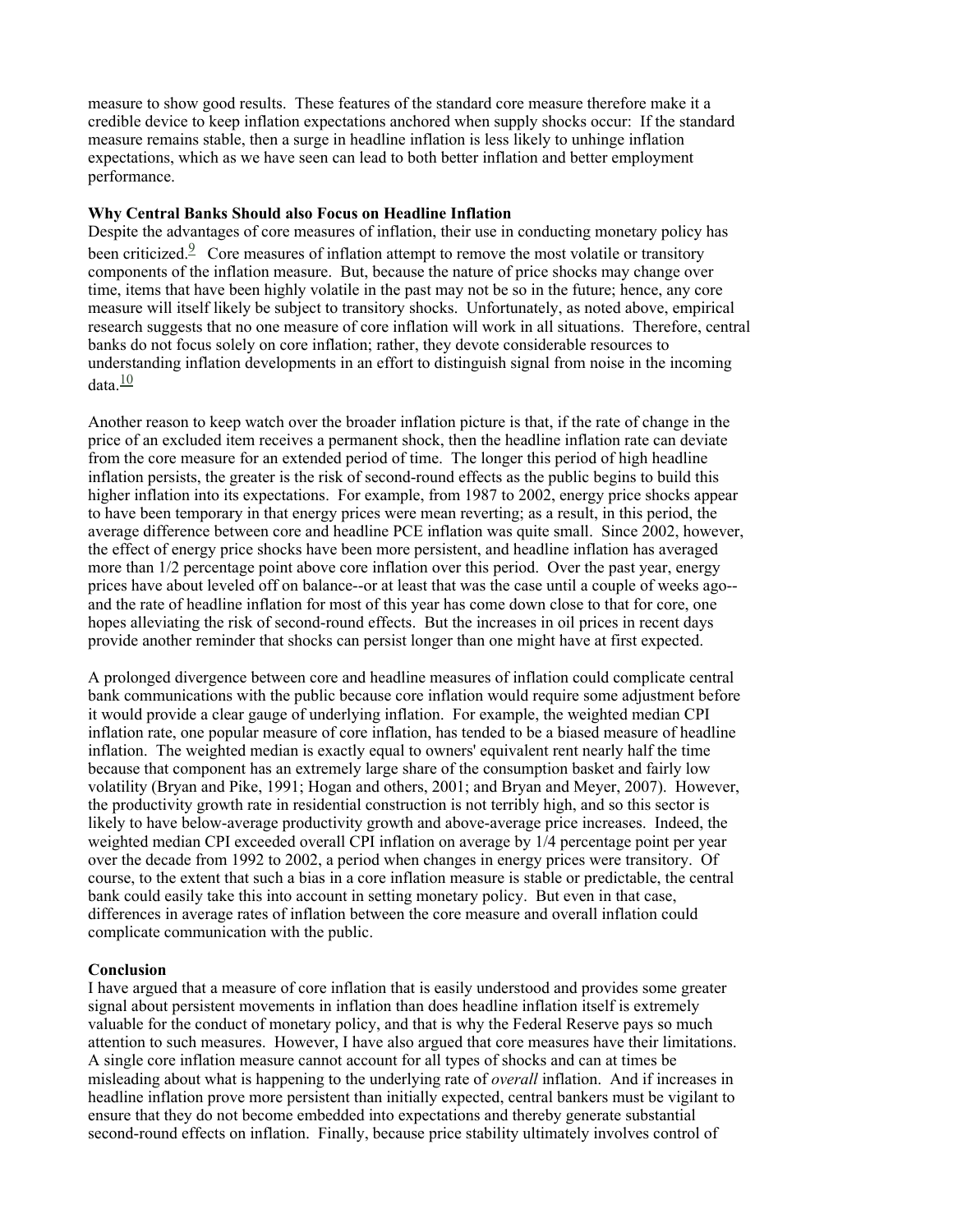overall, headline inflation, which after all is the inflation measure that households really care about, central bankers should and do pay attention to headline inflation as well as to core inflation measures. A core inflation measure should not be seen as a substitute for thorough and careful analysis of the forces that are driving our economy and the inflation process.

#### **References**

Aoki, Kosuke (2001). "Optimal Monetary Policy Responses to Relative Price Changes," *Journal of Monetary Economics*, vol. 48 (August), pp. 55-80.

Armour, Jamie (2006). "An Evaluation of Core Inflation Measures," P Bank of Canada Working Paper 2006-10 (Ottawa: Bank of Canada, March).

Bagliano, Fabio C., and Claudio Morana (2003). "Measuring U.S. Core Inflation: A Common Trends Approach," *Journal of Macroeconomics*, vol. 25 (June), pp. 197-212.

Bean, Charles (2006). "Commentary: Impact of Globalization on Monetary Policy (40 KB PDF)," speech delivered at the Federal Reserve Bank of Kansas City 30th Annual Economic Symposium, Jackson Hole, Wyo., August 26, www.kansascityfed.org/publicat/Sympos/2006/sym06prg.htm.

Bernanke, Ben S. (2007). "Inflation Expectations and Inflation Forecasting," speech delivered at the Monetary Economics Workshop of the National Bureau of Economic Research Summer Institute, Cambridge, Mass., July 10, www.federalreserve.gov/newsevents.

Blinder, Alan S. (2006). "Monetary Policy Today: Sixteen Questions and About Twelve Answers," in S. Fernandez de Lis and F. Restoy, eds., *Central Banks in the 21st Century*. Madrid: Banco de España, pp. 31-72.

Bodenstein, Martin, Christopher Erceg, and Luca Guerrieri (2007). "Optimal Monetary Policy in a Model with Distinct Core and Headline Inflation Rates," unpublished paper, Board of Governors of the Federal Reserve System.

Brischetto, Andrea, and Anthony Richards (2006). "The Performance of Trimmed Mean Measures of Underlying Inflation," P Reserve Bank of Australia Research Discussion Paper 2006-10. Sydney: Reserve Bank of Australia, December, www.rba.gov.au/PublicationsAndResearch/RDP.

(2007). "The Performance of Trimmed Mean Measures of Underlying Inflation," speech delivered at the Federal Reserve Bank of Dallas Conference on Price Measurement for Monetary Policy, May 24-25, www.dallasfed.org/news/research/2007/07price.cfm.

Bryan, Michael F., and Christopher J. Pike (1991). "Median Price Changes: An Alternative Approach to Measuring Current Monetary Inflation (197 KB PDF)," Federal Reserve Bank of Cleveland, *Economic Commentary*, December 1, www.clevelandfed.org/Research/commentary.

Bryan, Michael F., and Stephen G. Cecchetti (1994). "Measuring Core Inflation," in N. Gregory Mankiw, ed., *Studies in Business Cycles*, vol. 29: *Monetary Policy*. Chicago: University of Chicago Press, pp. 195-215.

Bryan, Michael F., and Brent H. Meyer (2007). "Methodological Adjustments to the Median and 16 Percent Trimmed-Mean CPI Estimators," Cleveland: Federal Reserve Bank of Cleveland, September, www.clevelandfed.org/research/inflation.

Cecchetti, Stephen G. (1997). "Measuring Short-Run Inflation for Central Bankers (295 KB PDF)," Federal Reserve Bank of St. Louis, *Review*, vol. 79 (May/June), pp. 143-55.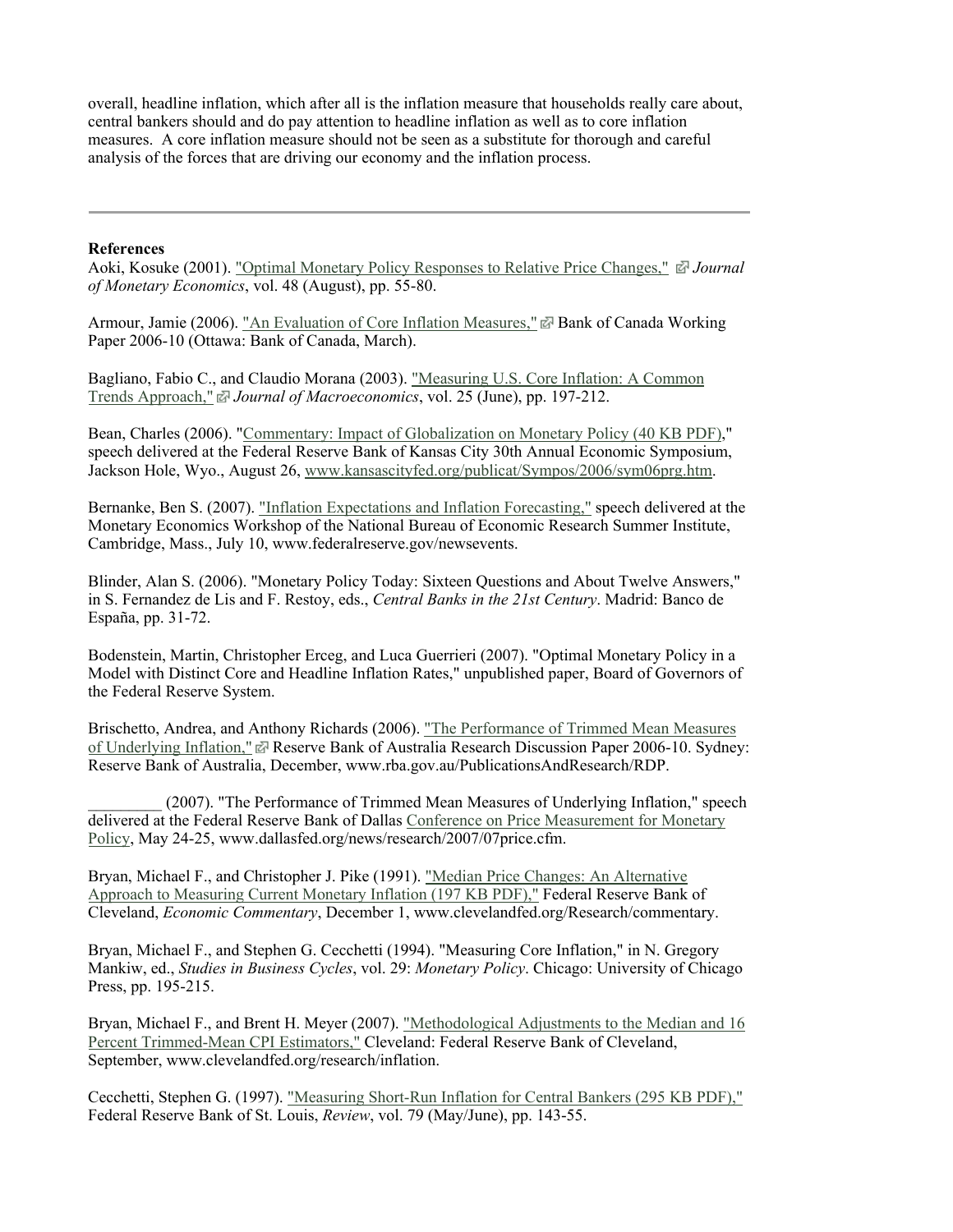Clark, Todd E. (2001). "Comparing Measures of Core Inflation," Federal Reserve Bank of Kansas City, *Economic Review*, vol. 86 (no. 2), pp. 5-31.

Clinton, Kevin (2006). "Core Inflation at the Bank of Canada: A Critique (85 KB PDF),"  $\vec{\omega}$  Queen's Economics Department Working Paper No. 1077. Kingston, ON, Canada: Queen's University (May), http://qed.econ.queensu.ca/pub/papers.

Cogley, Timothy (2002). "A Simple Adaptive Measure of Core Inflation," *Journal of Money, Credit and Banking*, vol. 34 (February), pp. 94-113.

Cristadoro, Riccardo, Mario Forni, Lucrezia Reichlin, and Giovanni Veronese (2005). "A Core Inflation Indicator for the Euro Area," *Journal of Money, Credit and Banking*, vol. 37 (June), pp. 539-60.

Dolmas, Jim (2005). "Trimmed Mean PCE Inflation (1.7 MB PDF)," Working Paper Series 0506. Dallas: Federal Reserve Bank of Dallas, July, http://dallasfed.org/research/papers.

Doménech, Rafael, and Victor Gómez (2006). "Estimating Potential Output, Core Inflation, and the NAIRU as Latent Variables," *Journal of Business and Economic Statistics,* vol. 24 (July), pp. 354-65.

Hogan, Seamus, Marianne Johnson, and Thérèse Laflèche (2001). "Core Inflation," P Technical Report No. 89. Ottawa: Bank of Canada, January, www.bank-banque-canada.ca/en/res/tr.

Laflèche, Thérèse, and Jamie Armour (2006). "Evaluating Measures of Core Inflation,"  $\mathbb{Z}$  Bank of *Canada Review,* 2006 (Summer), pp. 19-29.

Laidler, David, and Shay Aba (2000). "It's Time to Ignore Core Inflation (54 KB PDF)"  $\vec{E}$  C.D. Howe Institute, *Backgrounder*, vol. 2001 (November), pp. 1-8, www.cdhowe.org.

Macklem, Tiff (2001). "A New Measure of Core Inflation," *Bank of Canada Review*, 2001 (Autumn), pp. 3-12.

Mankikar, Alan, and Jo Paisley (2002). "What Do Measures of Core Inflation Really Tell Us? (102 KB PDF)" *Bank of England Quarterly Bulletin*, vol. 42 (Winter), pp. 373-83.

Mishkin, Frederic S. (2007). "Inflation Dynamics," speech delivered at the Annual Macro Conference, Federal Reserve Bank of San Francisco, San Francisco, March 23, www.federalreserve.gov/newsevents.

Organisation for Economic Co-operation and Development (2005). "Measuring and Assessing Underlying Inflation," *<sup>o</sup> OECD Economic Outlook*, vol. 2005 (June), pp. 270-90.

Quah, Danny, and Shaun P. Vahey (1995). "Measuring Core Inflation," *Economic Journal,* vol. 105 (September), pp. 1130-44.

Rich, Robert, and Charles Steindel (2005). "A Review of Core Inflation and an Evaluation of its Measures," Staff Report No. 236. Federal Reserve Bank of New York, December, www.newyorkfed.org/research/staff\_reports.

(2007). "A Review of Core Inflation and an Evaluation of its Measures," speech delivered at the Conference on Price Measurement for Monetary Policy, Federal Reserve Bank of Dallas, May 24-25.

Robalo Marques, Carlos, Pedro Duarte Neves, and Luís Morais Sarmento (2003). "Evaluating Core Inflation Indicators," *Economic Modelling*, vol. 20 (July), pp. 765-75.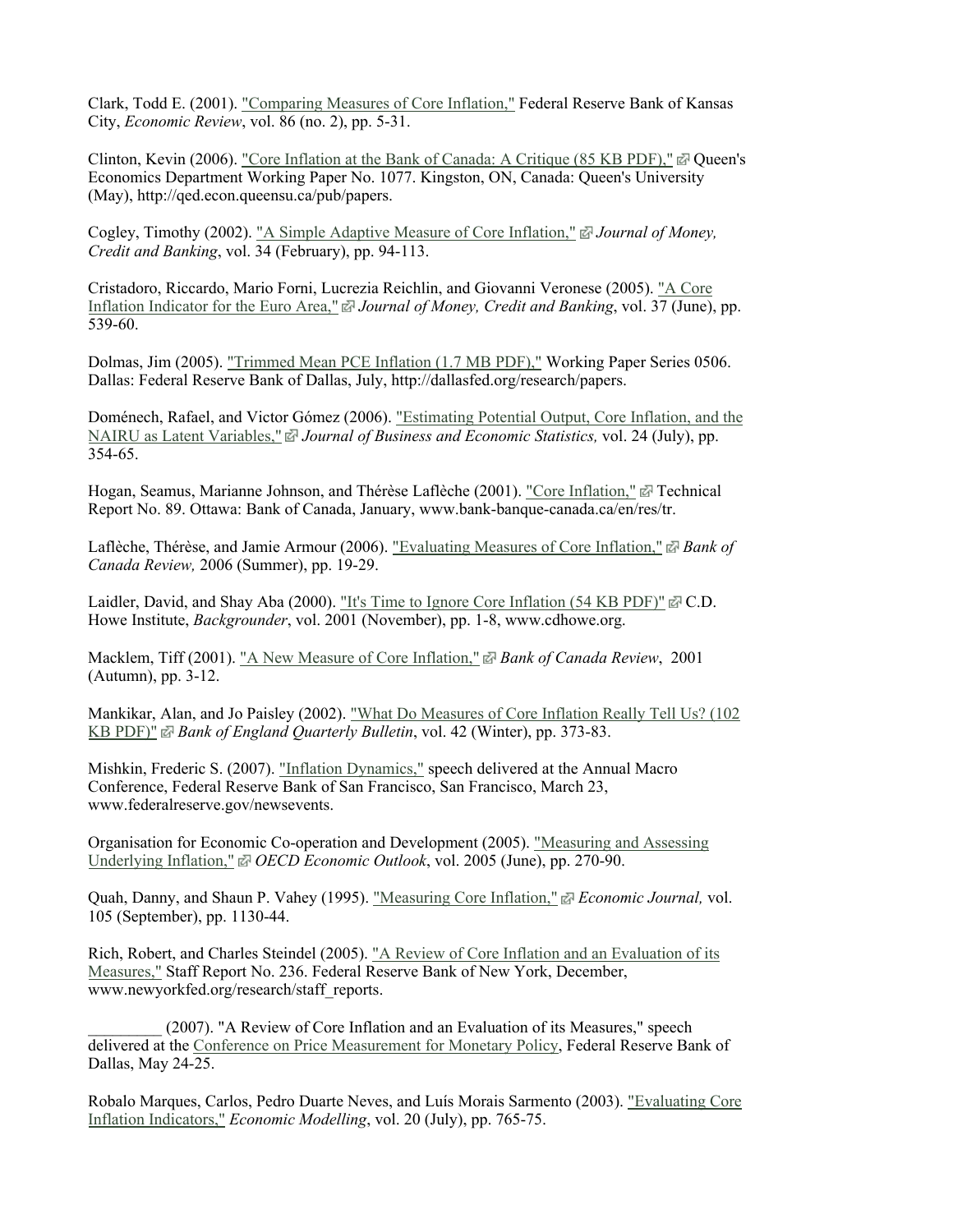Smith, Julie K. (2004). "Weighted Median Inflation: Is This Core Inflation?" *Journal of Money, Credit and Banking*, vol. 36 (May), pp. 253-63.

Velde, François R. (2006). "An Alternative Measure of Inflation (591 KB PDF)," Federal Reserve Bank of Chicago, *Economic Perspectives*, vol. 30 (no. 1), pp. 55-65.

Woodford, Michael (2003). *Interest and Prices: Foundations of a Theory of Monetary Policy.* Princeton: Princeton University Press.

#### **Footnotes**

1. I thank Alan Kackmeister, Jean-Philippe Laforte, David Lebow, Deb Lindner, and Robert Tetlow for their comments and assistance. The speech reflects my own views and not necessarily those of others on the Federal Open Market Committee. Return to text

2. These tests allow for a nonzero constant differential between headline and core inflation. The differential often turns out to be nontrivial and statistically significant. Cogley (2002) uses published CPI over the period from 1967:Q2 to 1997:Q4 and finds that it may take about 8 quarters before there is substantial reversion of headline inflation to core inflation. Clark (2001), using 12 month CPI inflation from 1967 to 2000 finds little reversion over the next 12 months but about 50 percent reversion over 24 months, though that level is still statistically insignificant. In contrast, he finds substantial and statistically significant reversion at both the 12- and 24-month horizons using data from 1985 to 2000. Rich and Steindel (2007) find significant reversion of headline CPI inflation to core CPI inflation over 12 quarters using methodologically consistent CPI data from 1978 to 2004. An earlier version of their work (Rich and Steindel, 2005) showed similar results using PCE price inflation in the 1978-2004 and 1959-2004 periods. Internal work conducted at the Federal Reserve using 15-year rolling-window regressions suggests that the reversion of headline PCE inflation to core PCE inflation has been much stronger in samples that start after the early 1980s and also that the reversion of core inflation to headline inflation has been much weaker in that period.

Results for other countries are more ambiguous. In recent years, Canada appears to have had a similar reversion of headline inflation to their version of core inflation, along with little reversion of core inflation to headline inflation (Laflèche and Armour, 2006; also, Armour, 2006; Hogan, Johnson, and Laflèche, 2001). However, the OECD (2005) has found that many countries show little reversion of headline inflation to core inflation and that, in fact, core inflation often reverts to headline inflation. Return to text

3. The Taylor rule is written as follows:  $R = r^* + \tilde{\pi} + (\tilde{\pi} - \pi^*) + v$  where  $\tilde{\pi}$  is the four-quarter inflation rate, either core or headline,  $\pi^*$  is the inflation target, taken to be the baseline inflation rate, and  $\boldsymbol{y}$  is the output gap. This specification means that the response coefficients on each gap variable is 1. Return to text

4. These scenarios were constructed using a rule that assumes no prior knowledge of how long the oil price shock will last. Research done by the staff at the Federal Reserve Board using other types of models also suggests that when the persistence of shocks is uncertain, using core inflation rather than headline inflation in central bank reaction functions can improve policy outcomes (Bodenstein, Erceg, and Guerrieri, 2007). Return to text

5. Economic theory also suggests an additional argument for focusing on a core measure of inflation. Because some prices are "sticky," meaning they move sluggishly in response to shocks, higher inflation generates greater dispersion of relative prices and, with that, a misallocation of resources. Responding to a core inflation measure, which puts more weight on sticky prices, can